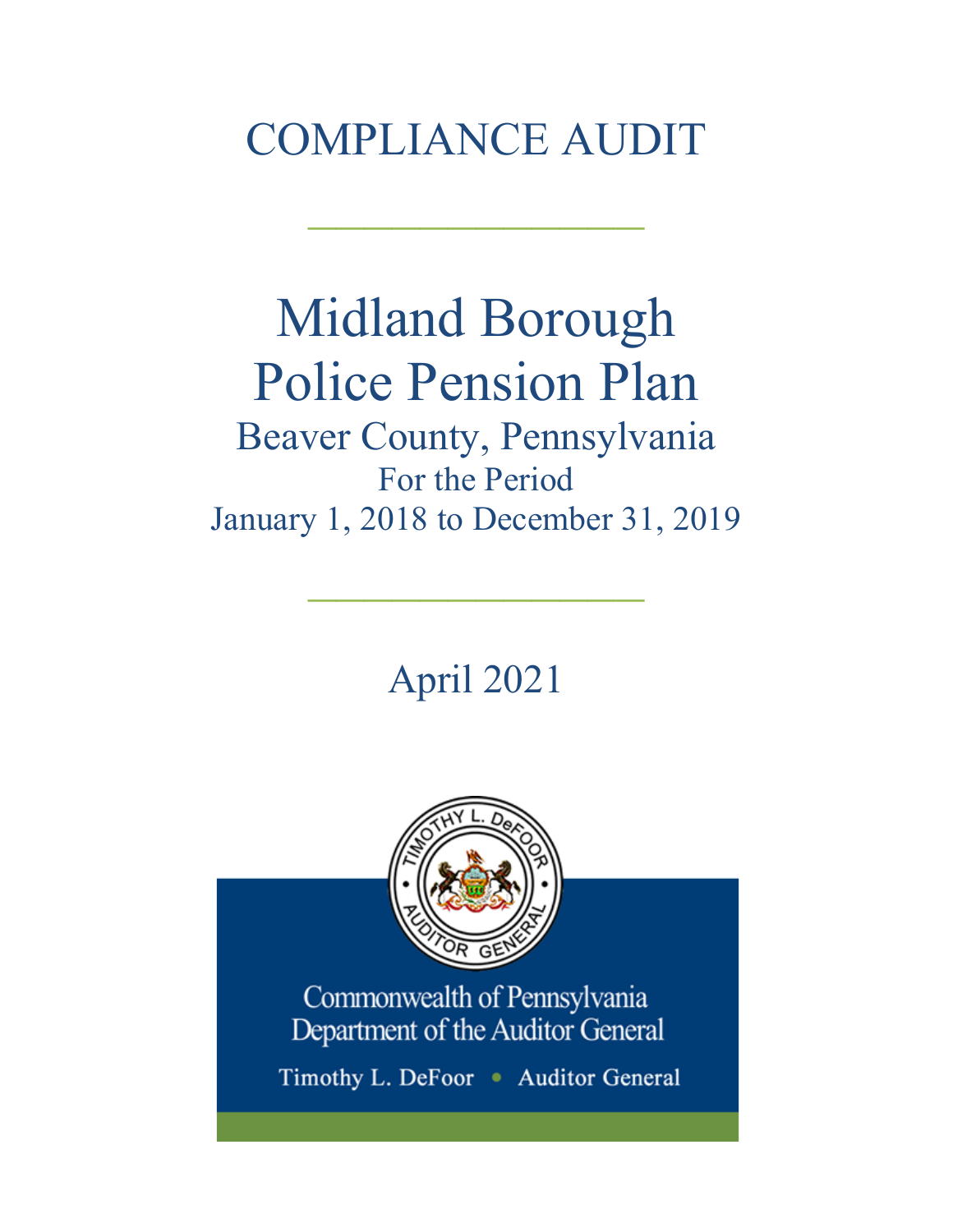

**Commonwealth of Pennsylvania** Department of the Auditor General Harrisburg, PA 17120-0018 Facebook: Pennsylvania Auditor General Twitter: @PAAuditorGen www.PaAuditor.gov

TIMOTHY L. DEFOOR **AUDITOR GENERAL** 

The Honorable Mayor and Borough Council Midland Borough Beaver County Midland, PA 15059

We have conducted a compliance audit of the Midland Borough Police Pension Plan for the period January 1, 2018 to December 31, 2019. We also evaluated compliance with some requirements subsequent to that period when possible. The audit was conducted pursuant to authority derived from the Municipal Pension Plan Funding Standard and Recovery Act (Act 205 of 1984, as amended, 53 P.S. § 895.402(j)), which requires the Auditor General, as deemed necessary, to audit every municipality which receives general municipal pension system state aid and every municipal pension plan and fund in which general municipal pension system state aid is deposited. The audit was not conducted, nor was it required to be, in accordance with Government Auditing Standards issued by the Comptroller General of the United States. We planned and performed the audit to obtain sufficient, appropriate evidence to provide a reasonable basis for our findings and conclusions based on our audit objectives. We believe that the evidence obtained provides a reasonable basis for our findings and conclusions based on our audit objectives.

The objectives of the audit were:

- 1. To determine if municipal officials took appropriate corrective action to address the findings contained in our prior report; and
- 2. To determine if the pension plan was administered in compliance with applicable state laws, regulations, contracts, administrative procedures, and local ordinances and policies.

Our audit was limited to the areas related to the objectives identified above. To determine if municipal officials took appropriate corrective action to address the findings contained in our prior report, we inquired of plan officials and evaluated supporting documentation provided by officials evidencing that the suggested corrective action has been appropriately taken. To determine whether the pension plan was administered in compliance with applicable state laws, regulations, contracts, administrative procedures, and local ordinances and policies, our methodology included the following: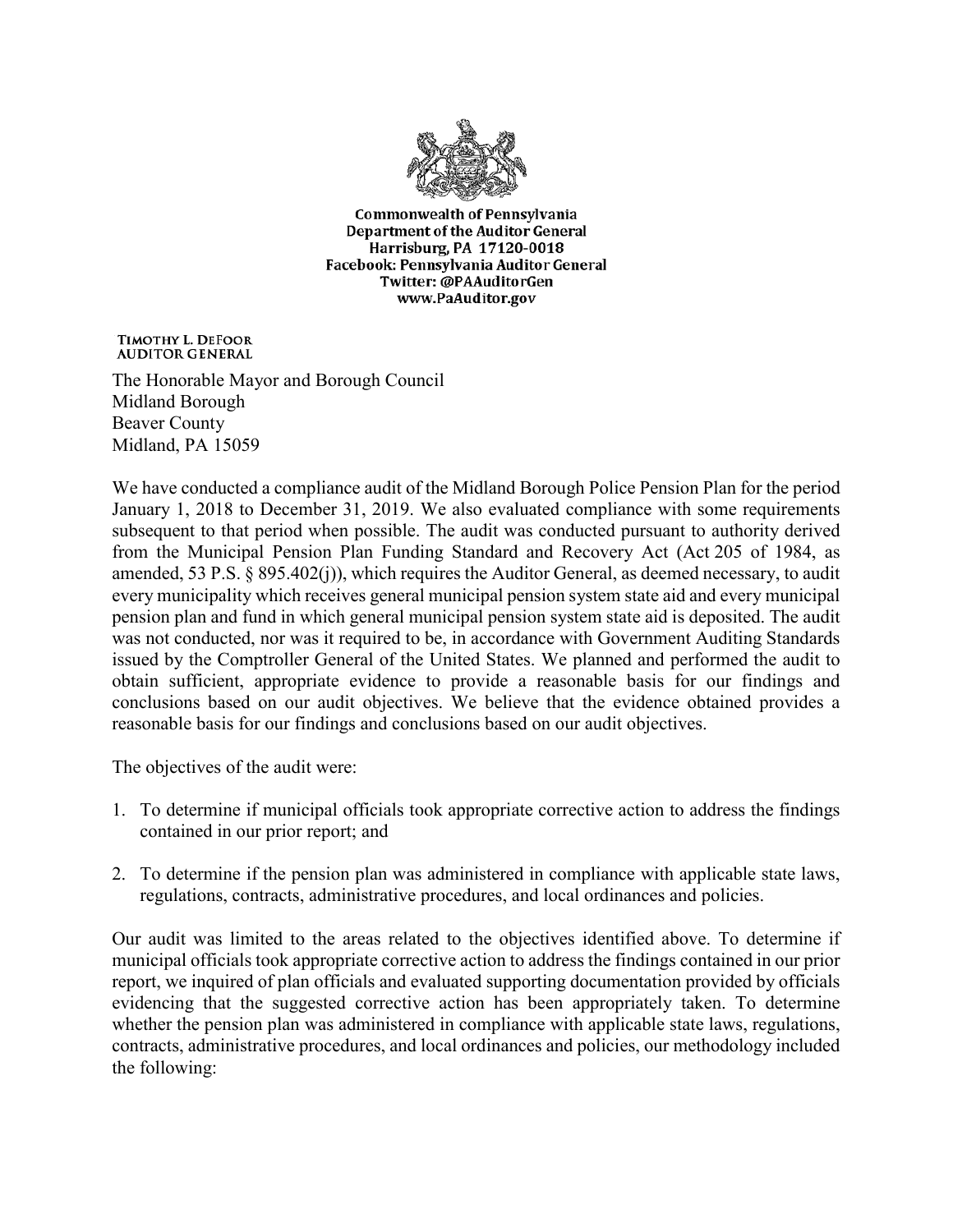- ⋅ We determined whether state aid was properly determined and deposited in accordance with Act 205 requirements by verifying the annual deposit date of state aid and determining whether deposits were made within 30 days of receipt for all years within the period under audit.
- We determined whether annual employer contributions were calculated and deposited in accordance with the plan's governing document and applicable laws and regulations by examining the municipality's calculation of the plan's annual financial requirements and minimum municipal obligation (MMO) and comparing these calculated amounts to amounts actually budgeted and deposited into the pension plan as evidenced by supporting documentation.
- We determined whether annual employee contributions were calculated, deducted, and deposited into the pension plan in accordance with the plan's governing document and applicable laws and regulations by testing total members' contributions on an annual basis using the rates obtained from the plan's governing document in effect for all years within the period under audit and examining documents evidencing the deposit of these employee contributions into the pension plan.
- ⋅ We determined that there were no benefit calculations prepared for the years covered by our audit period.
- ⋅ We determined whether the January 1, 2019 actuarial valuation report was prepared and submitted by March 31, 2020, in accordance with Act 205 and whether selected information provided on this report is accurate, complete, and in accordance with plan provisions to ensure compliance for participation in the state aid program by comparing selected information to supporting source documentation.

Midland Borough contracted with an independent certified public accounting firm for annual audits of its basic financial statements which are available at the borough's offices. Those financial statements were not audited by us and, accordingly, we express no opinion or other form of assurance on them.

Borough officials are responsible for establishing and maintaining effective internal controls to provide reasonable assurance that the Midland Borough Police Pension Plan is administered in compliance with applicable state laws, regulations, contracts, administrative procedures, and local ordinances and policies. As previously described, we tested transactions, interviewed selected officials, and performed procedures to the extent necessary to provide reasonable assurance of detecting instances of noncompliance with legal and regulatory requirements or noncompliance with provisions of contracts, administrative procedures, and local ordinances and policies that are significant within the context of the audit objectives.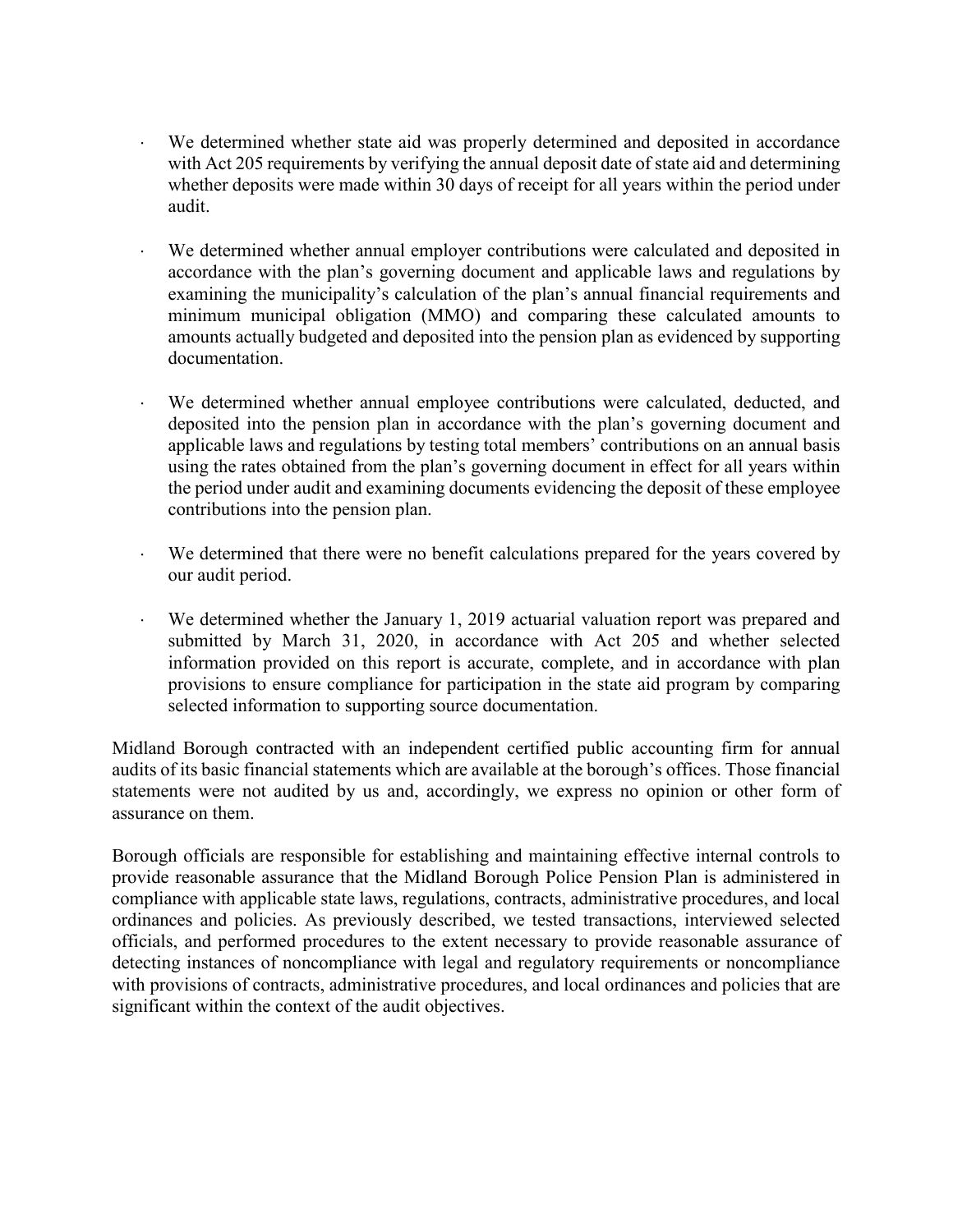The results of our procedures indicated that, in all significant respects, the Midland Borough Police Pension Plan was administered in compliance with applicable state laws, regulations, contracts, administrative procedures, and local ordinances and policies, except as noted in the following findings further discussed later in this report:

Finding No. 1 – Failure To Fully Pay The Minimum Municipal Obligation Of The Plan

Finding No. 2 – Unauthorized Pension Benefit

The accompanying supplementary information is presented for purposes of additional analysis. We did not audit the information or conclude on it and, accordingly, express no form of assurance on it.

The contents of this report were discussed with officials of Midland Borough and, where appropriate, their responses have been included in the report.

March 23, 2021 Timothy L. DeFoor

Auditor General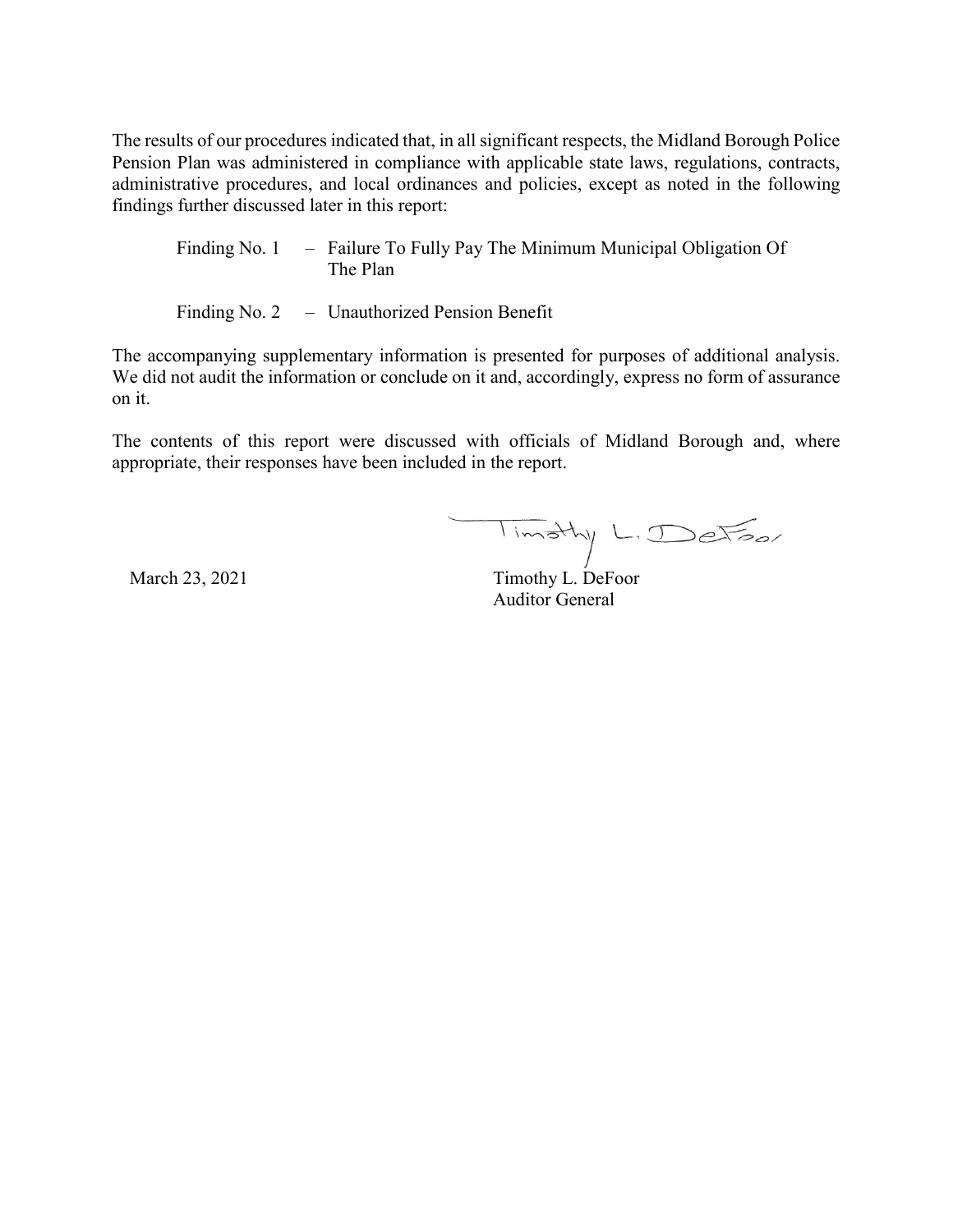# **CONTENTS**

|                                                                          | Page |
|--------------------------------------------------------------------------|------|
|                                                                          |      |
|                                                                          |      |
| Findings and Recommendations:                                            |      |
| Finding No. 1 – Failure To Fully Pay The Minimum Municipal Obligation Of |      |
|                                                                          |      |
|                                                                          |      |
|                                                                          |      |
|                                                                          |      |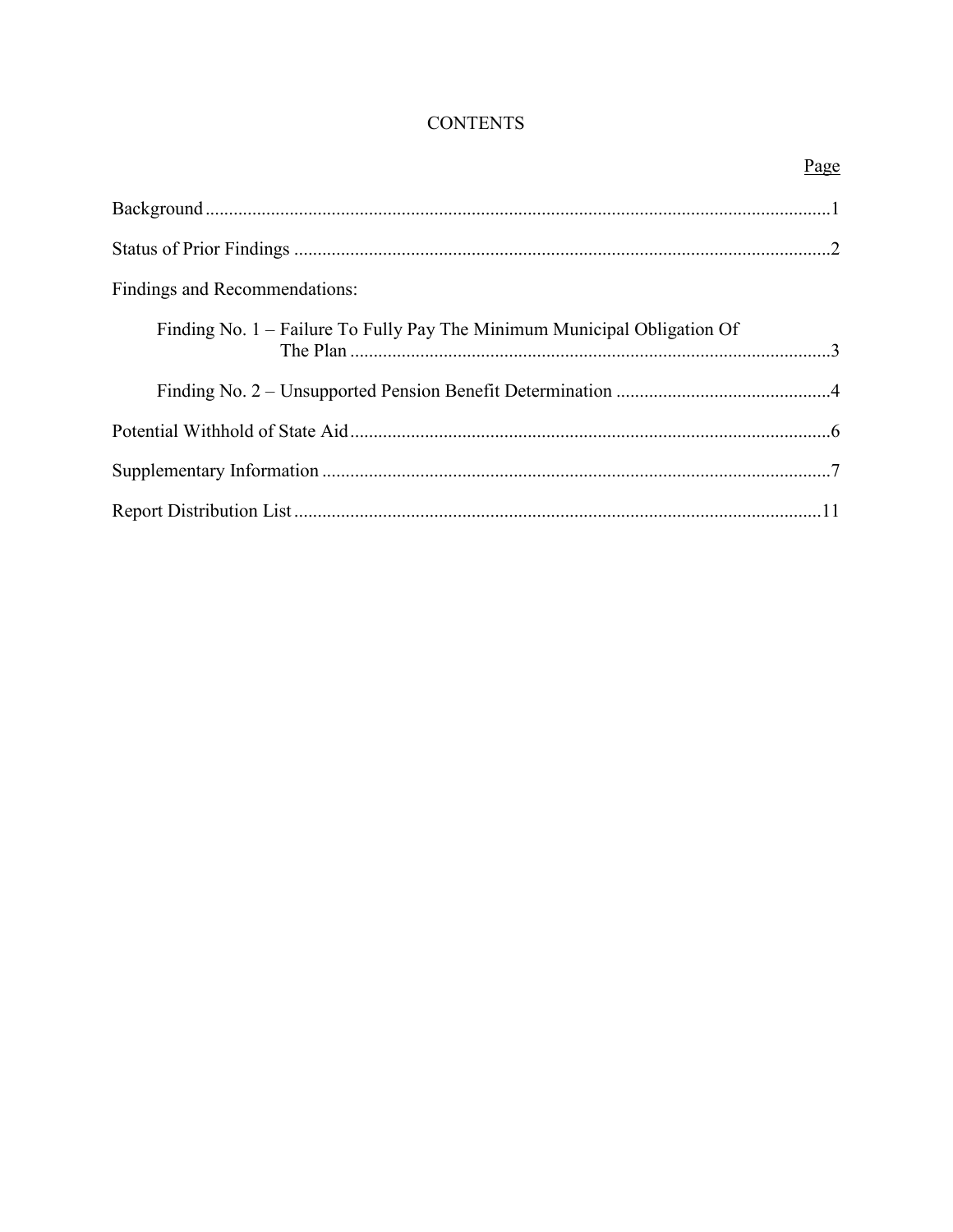#### **BACKGROUND**

On December 18, 1984, the Pennsylvania Legislature adopted the Municipal Pension Plan Funding Standard and Recovery Act (P.L. 1005, No. 205, as amended, 53 P.S. § 895.101 et seq.). The Act established mandatory actuarial reporting and funding requirements and a uniform basis for the distribution of state aid to Pennsylvania's public pension plans.

Annual state aid allocations are provided from a 2 percent foreign (out-of-state) casualty insurance premium tax, a portion of the foreign (out-of-state) fire insurance tax designated for paid firefighters and any investment income earned on the collection of these taxes. Generally, municipal pension plans established prior to December 18, 1984, are eligible for state aid. For municipal pension plans established after that date, the sponsoring municipality must fund the plan for three plan years before it becomes eligible for state aid. In accordance with Act 205, a municipality's annual state aid allocation cannot exceed its actual pension costs.

In addition to Act 205, the Midland Borough Police Pension Plan is also governed by implementing regulations published at Title 16, Part IV of the Pennsylvania Code and applicable provisions of various other state statutes including, but not limited to, the following:

Act 600 - Police Pension Fund Act, Act of May 29, 1956 (P.L. 1804, No. 600), as amended, 53 P.S. § 767 et seq.

The Midland Borough Police Pension Plan is a single-employer defined benefit pension plan locally controlled by the provisions of Ordinance No. 683, as amended, and a separately executed plan agreement, adopted pursuant to Act 600. The plan is also affected by the provisions of collective bargaining agreements between the borough and its police officers. The plan was established December 18, 1957. Active members are required to contribute 5 percent of monthly wages to the plan. As of December 31, 2019 the plan had 3 active members, no terminated members eligible for vested benefits in the future, and 7 retirees receiving pension benefits from the plan.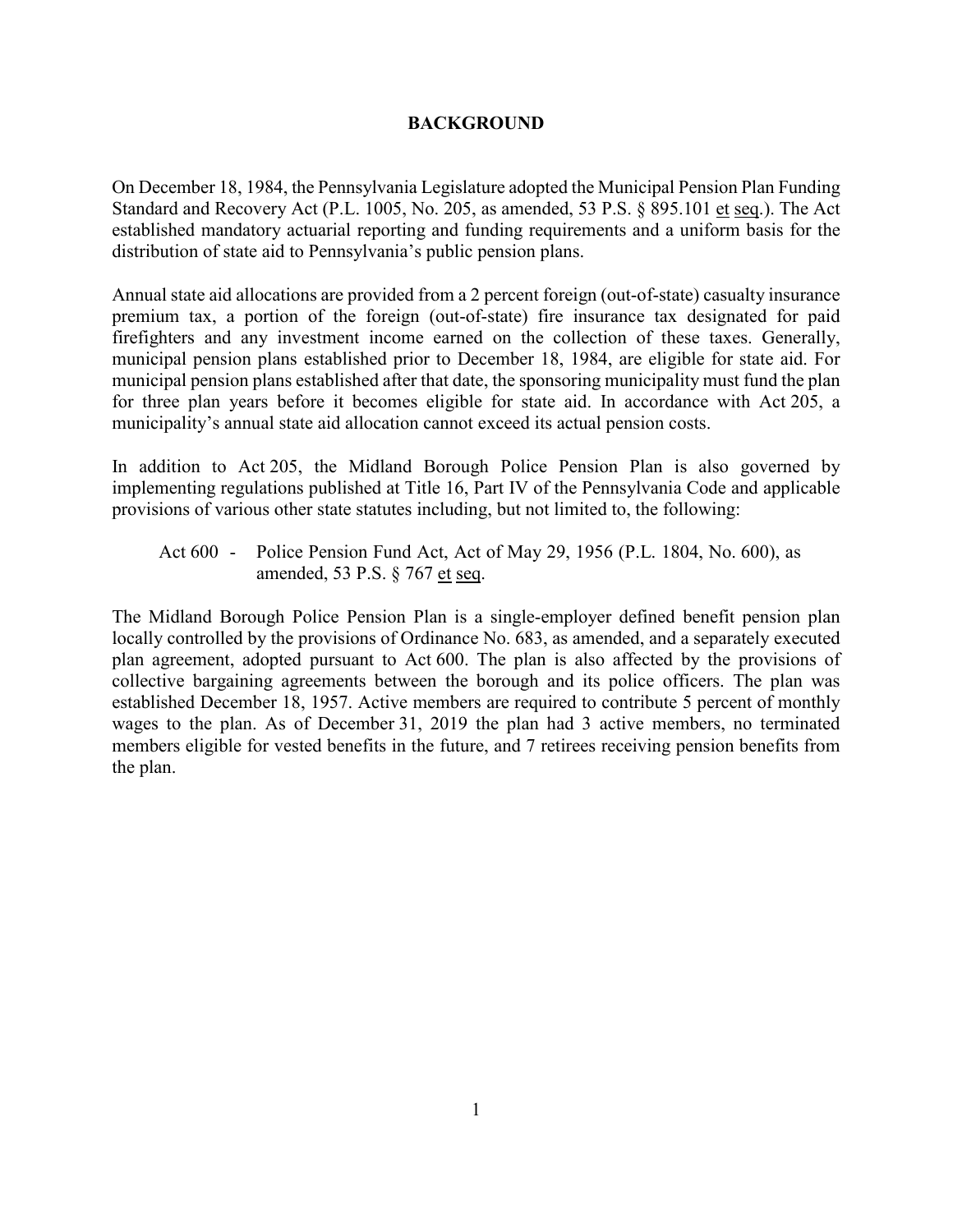# MIDLAND BOROUGH POLICE PENSION PLAN STATUS OF PRIOR FINDINGS

# Compliance With Prior Recommendations

Midland Borough has complied with the prior recommendations concerning the following:

∙ Failure To Timely File Certification Form AG 385 Resulting In An Untimely Receipt Of State Aid

The borough filed its Certification Forms AG 385 in 2018, 2019, and 2020 by the respective March 31 filing deadlines.

∙ Failure To Deposit Member Contributions

The borough deposited the 2017 and 2018 employee contributions into the plan on April 15, 2019. The borough deposited the 2019 member contributions into the plan on a quarterly basis and beginning in 2020, the borough deposited the member contributions into the plan on a monthly basis.

∙ Failure To Maintain An Adequate Record-Keeping System

Municipal officials provided the annual custodial account statements, financial statements, and valuation reports for the audit period.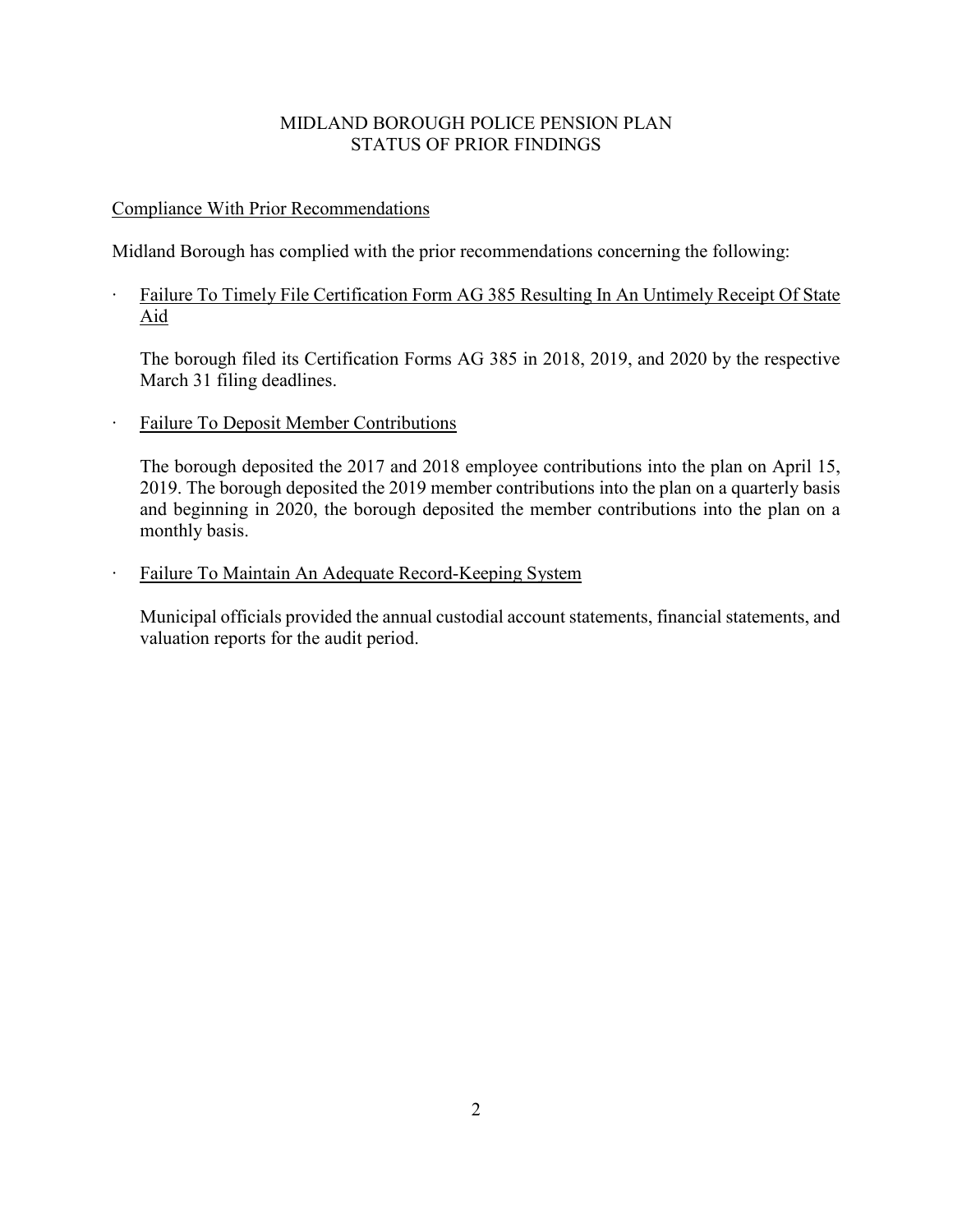### MIDLAND BOROUGH POLICE PENSION PLAN FINDINGS AND RECOMMENDATIONS

#### **Finding No. 1 – Failure To Fully Pay The Minimum Municipal Obligation Of The Plan**

Condition: The municipality did not fully pay the minimum municipal obligation (MMO) that was due to the police pension plan for the year 2020, as required by Act 205. Based upon an estimate prepared by this department, the municipality had an unpaid MMO balance of \$70,015 as of December 31, 2020.

Criteria: With regard to the MMO, Section 302(c) of Act 205 states, in part:

Annually, the chief administrative officer of the pension plan shall determine the minimum obligation of the municipality with respect to the pension plan for the following plan year.

Section 302(d) of Act 205 states:

Annually, the municipality shall provide for the full amount of the minimum obligation of the municipality in the budget of the municipality. The minimum obligation of the municipality shall be payable to the pension plan from the revenue of the municipality. Payment of the minimum obligation of the municipality shall be made by the municipality prior to December 31.

Furthermore, Section 302(e) of Act 205 states:

Any amount of the minimum obligation of the municipality which remains unpaid as of December 31 of the year in which the minimum obligation is due shall be added to the minimum obligation of the municipality for the following year, with interest from January 1 of the year in which the minimum obligation was first due until the date the payment is paid at a rate equal to the interest assumption used for the actuarial valuation report or the discount rate applicable to treasury bills issued by the Department of Treasury of the United States with a six-month maturity as of the last business day in December of the plan year in which the obligation was due, whichever is greater, expressed as a monthly rate and compounded monthly.

Cause: Plan officials indicated the borough did not have sufficient funds to pay the MMO and also did not budget the full amount of the MMO due for 2020 in the borough's annual budget.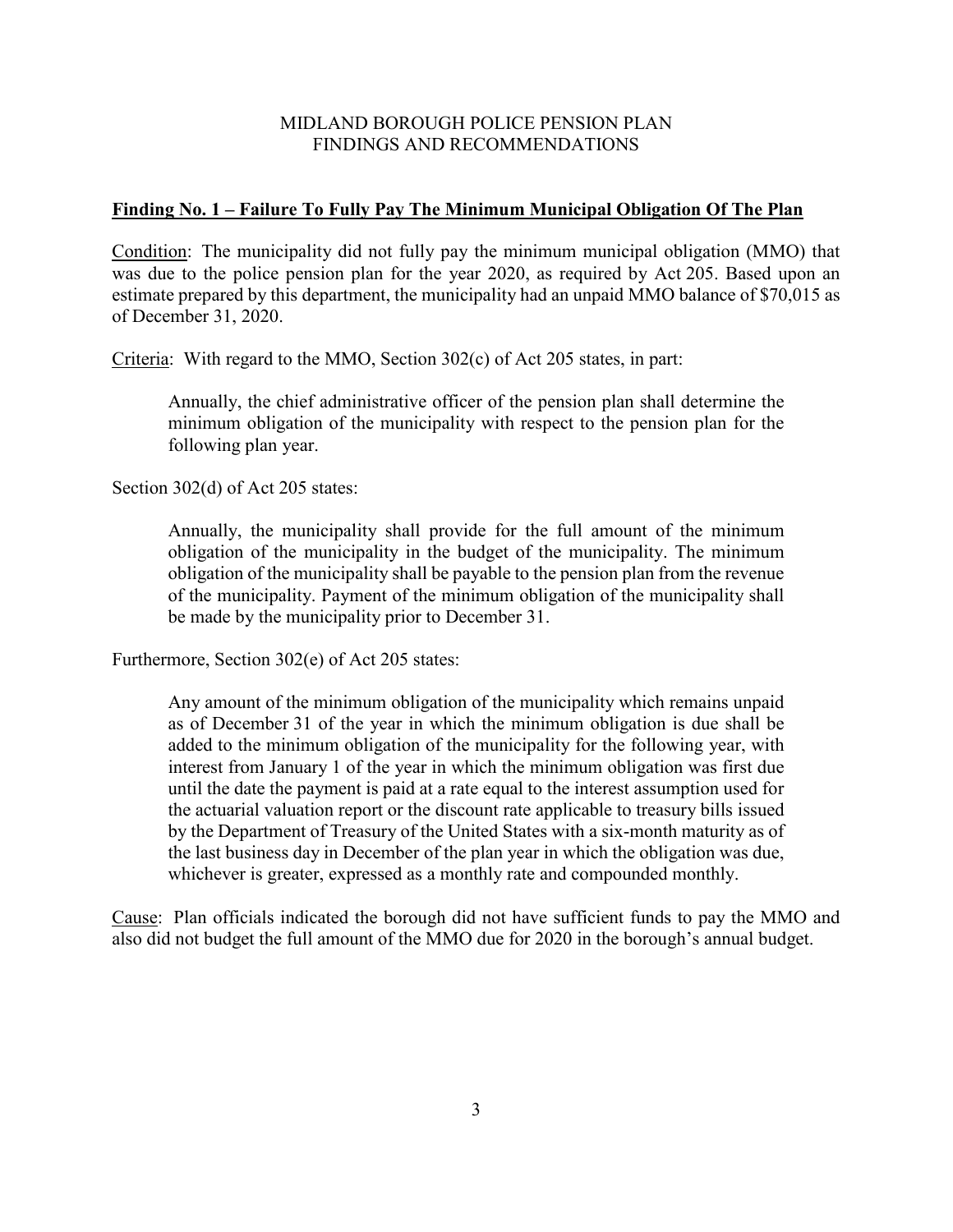## MIDLAND BOROUGH POLICE PENSION PLAN FINDINGS AND RECOMMENDATIONS

## **Finding No. 1 – (Continued)**

Effect: The failure to fully pay the MMO could result in the plan not having adequate resources to meet current and future benefit obligations to its members. Due to the municipality's failure to pay the 2020 MMO by the December 31, deadline, the municipality must add the 2020 MMO balance to the current year's MMO and include interest, as required by Act 205.

Furthermore, the borough's future state aid allocations may be withheld until the finding recommendation is complied with.

Recommendation: We recommend that the municipality pay the MMO due to the police pension plan for the year 2020, with interest, in accordance with Section 302(e) of Act 205. A copy of the interest calculation must be maintained by the borough for examination during our next audit of the plan. Furthermore, we recommend that, in the future, municipal officials provide for the full amount of the MMO in the municipal budget and timely and fully pay the MMO of the plan.

Management's Response: Municipal officials agreed with the finding without exception and indicated that they are working to make installment payments in order to fully pay the MMO.

Auditor's Conclusion: Due to the potential withhold of state aid, the borough's compliance with the finding recommendation will be monitored subsequent to the release of the audit report and through our next audit of the plan.

# **Finding No. 2 – Unsupported Pension Benefit Determination**

Condition: The borough calculated the monthly pension benefit for a plan member who retired April 4, 2017 that was to commence effective May 1, 2017. The benefit did not immediately commence and during our prior audit, municipal officials indicated that the benefit calculation was in litigation. At the conclusion of our prior audit, this Department issued a verbal observation to municipal officials to provide documentation to support wages used in the pension calculation. During the current audit period, a lump sum benefit payment in the amount of \$56,639 was paid to the retiree in July 2018 representing 16 months of retroactive pension benefit payments, and a monthly benefit of \$3,540 has been paid ever since. However, municipal officials have not provided documentation that the litigation was resolved, nor documentation to support the wages used in the pension calculation.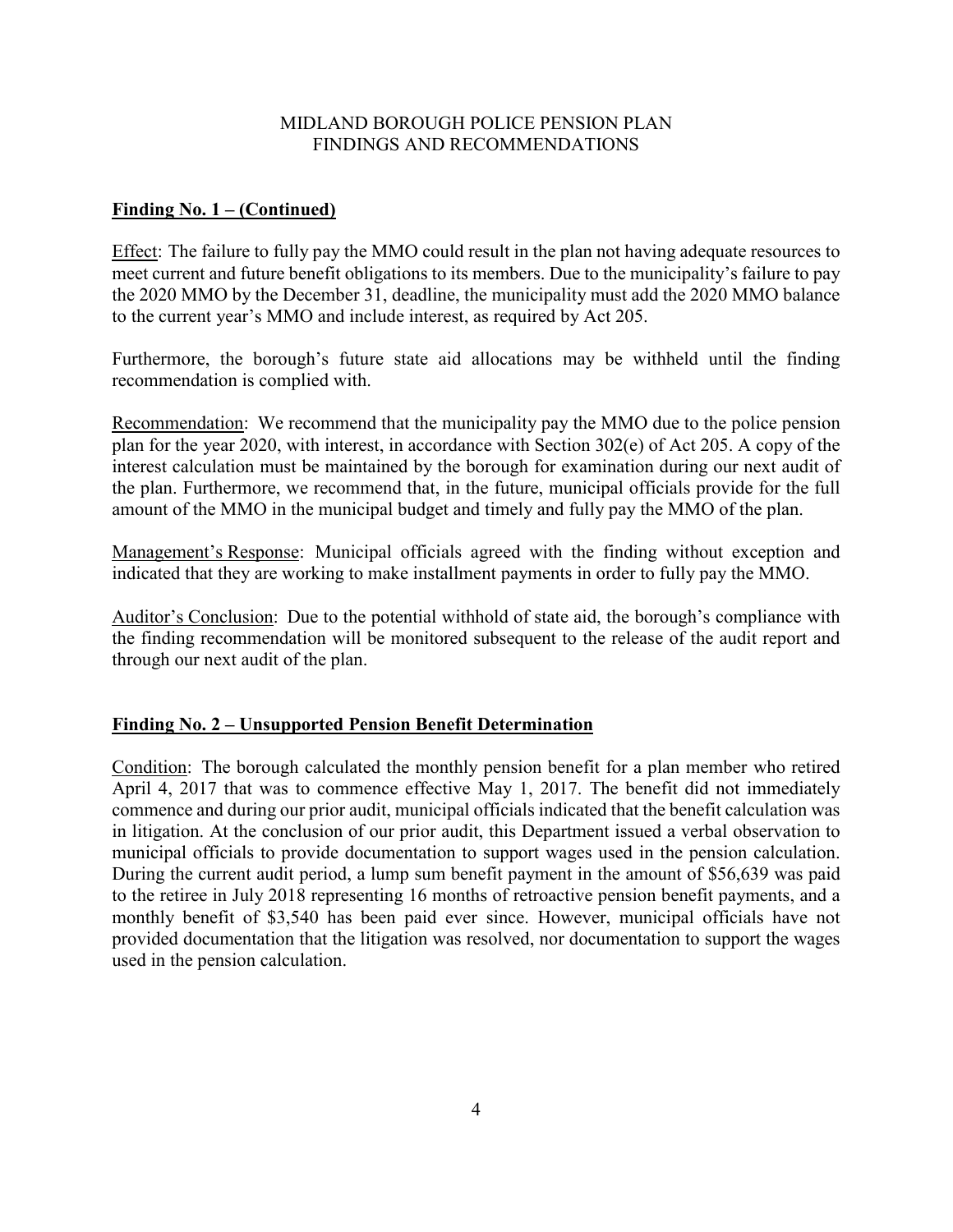# MIDLAND BOROUGH POLICE PENSION PLAN FINDINGS AND RECOMMENDATIONS

# **Finding No. 2 – (Continued)**

Criteria: Section 5(c) of Act 600 states, in part:

Monthly pension or retirement benefits other than length of service increments shall be computed at one-half the monthly average salary of such member during not more than the last sixty nor less than the last thirty-six months of employment. Although Act 600 does not define "salary," the department has concluded, based on a line of court opinions, that the term does not encompass retirement incentive bonuses.

Cause: Municipal officials failed to adopt adequate internal controls to ensure that pension benefits are properly documented and authorized prior to granting such a benefit.

Effect: Pension benefits are being paid from the plan without appropriate documentation to support the propriety and accuracy of the payments.

Recommendation: We recommend that municipal officials obtain appropriate documentation to verify that the litigation was resolved to support the propriety of the pension benefit, as well as documentation to support the wages used in the pension calculation. In addition, we recommend that municipal officials develop and implement appropriate internal control procedures to ensure that future pension benefit determinations are properly documented and authorized prior to payment.

Management's Response: Municipal officials agreed with the finding without exception.

Auditor's Conclusion: Compliance will be evaluated during our next audit of the plan.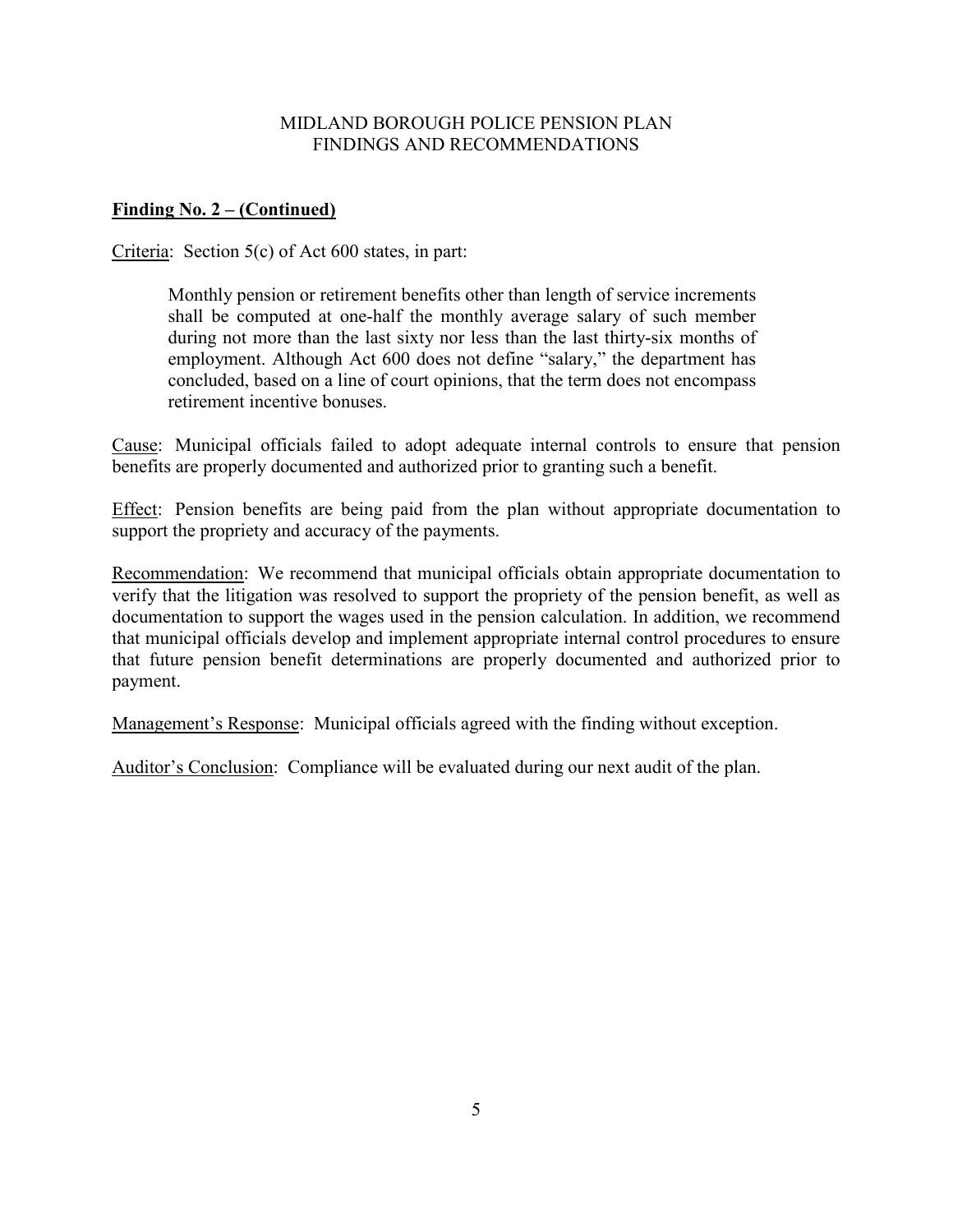# MIDLAND BOROUGH POLICE PENSION PLAN POTENTIAL WITHHOLD OF STATE AID

A condition of a finding such as that reported by Finding No. 1 contained in this audit report may lead to a total withholding of state aid in the future unless that finding is corrected. However, such action will not be considered if sufficient written documentation is provided to verify compliance with this department's recommendation. Such documentation should be submitted to: Department of the Auditor General, Bureau of Municipal Pension & Liquor Control Audits, 314 Finance Building, Harrisburg, PA 17120.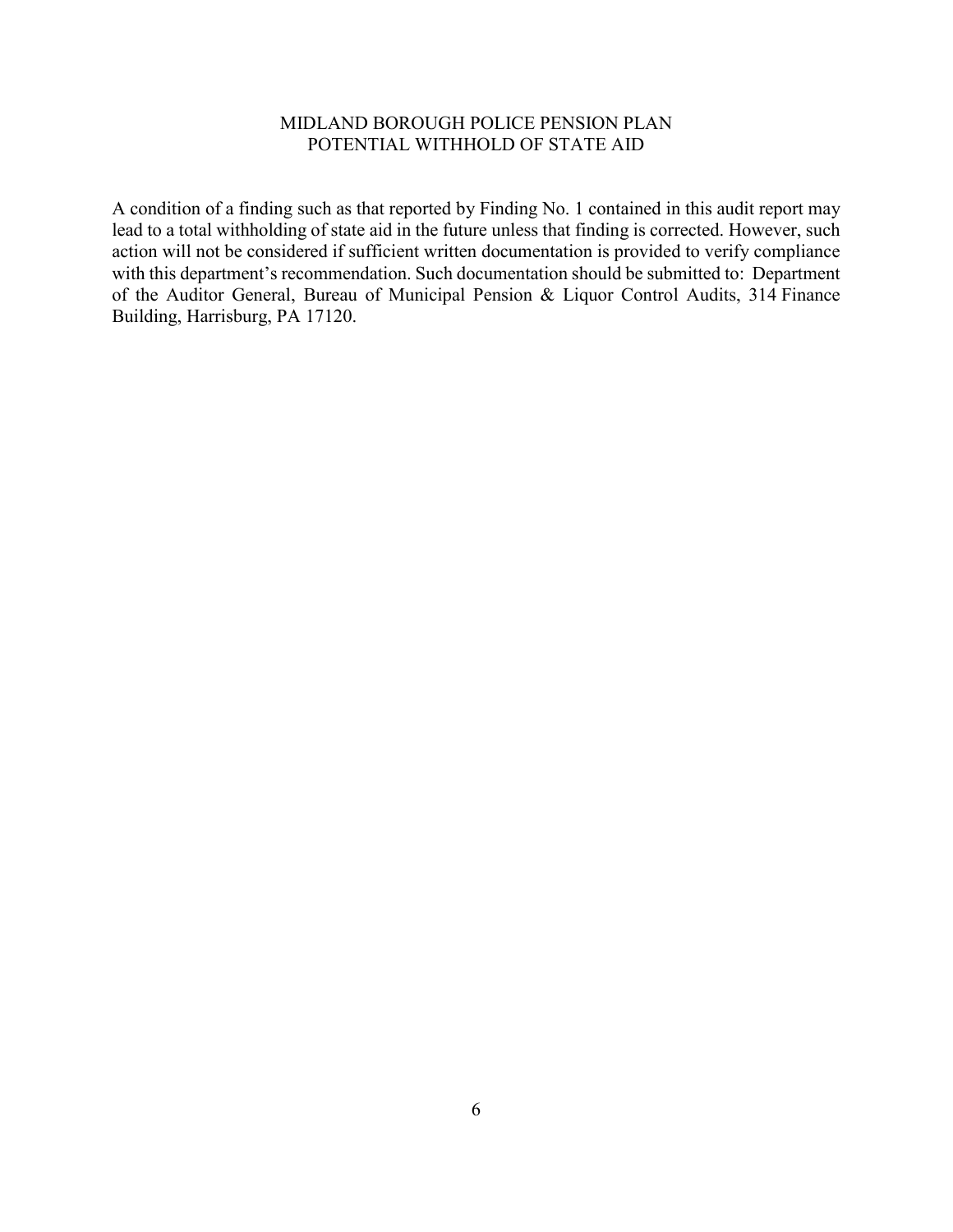## MIDLAND BOROUGH POLICE PENSION PLAN SUPPLEMENTARY INFORMATION (UNAUDITED)

#### SCHEDULE OF FUNDING PROGRESS

Historical trend information about the plan is presented herewith as supplementary information. It is intended to help users assess the plan's funding status on a going-concern basis, assess progress made in accumulating assets to pay benefits when due, and make comparisons with other state and local government retirement systems.

The actuarial information is required by Act 205 biennially. The historical information, beginning as of January 1, 2015, is as follows:

|                | $\left(1\right)$ | $\left( 2\right)$ | (3)           | $\left(4\right)$ |
|----------------|------------------|-------------------|---------------|------------------|
|                |                  |                   | Unfunded      |                  |
|                |                  | Actuarial         | (Assets in    |                  |
|                |                  | Accrued           | Excess of)    |                  |
|                | Actuarial        | Liability         | Actuarial     |                  |
| Actuarial      | Value of         | $(AAL)$ -         | Accrued       | Funded           |
| Valuation      | Assets           | Entry Age         | Liability     | Ratio            |
| Date           | (a)              | (b)               | $(b) - (a)$   | (a)/(b)          |
| $01 - 01 - 15$ | \$1,727,923      | \$<br>2,171,871   | \$<br>443,948 | 79.6%            |
| $01 - 01 - 17$ | 1,843,634        | 2,164,374         | 320,740       | 85.2%            |
| $01 - 01 - 19$ | 1,877,552        | 2,340,127         | 462,575       | 80.2%            |

Note: The market values of the plan's assets at 01-01-15, 01-01-17, and 01-01-19 have been adjusted to reflect the smoothing of gains and/or losses over a 4-year averaging period. This method will lower contributions in years of less than expected returns and increase contributions in years of greater than expected returns. The net effect over long periods of time is to have less variance in contribution levels from year to year.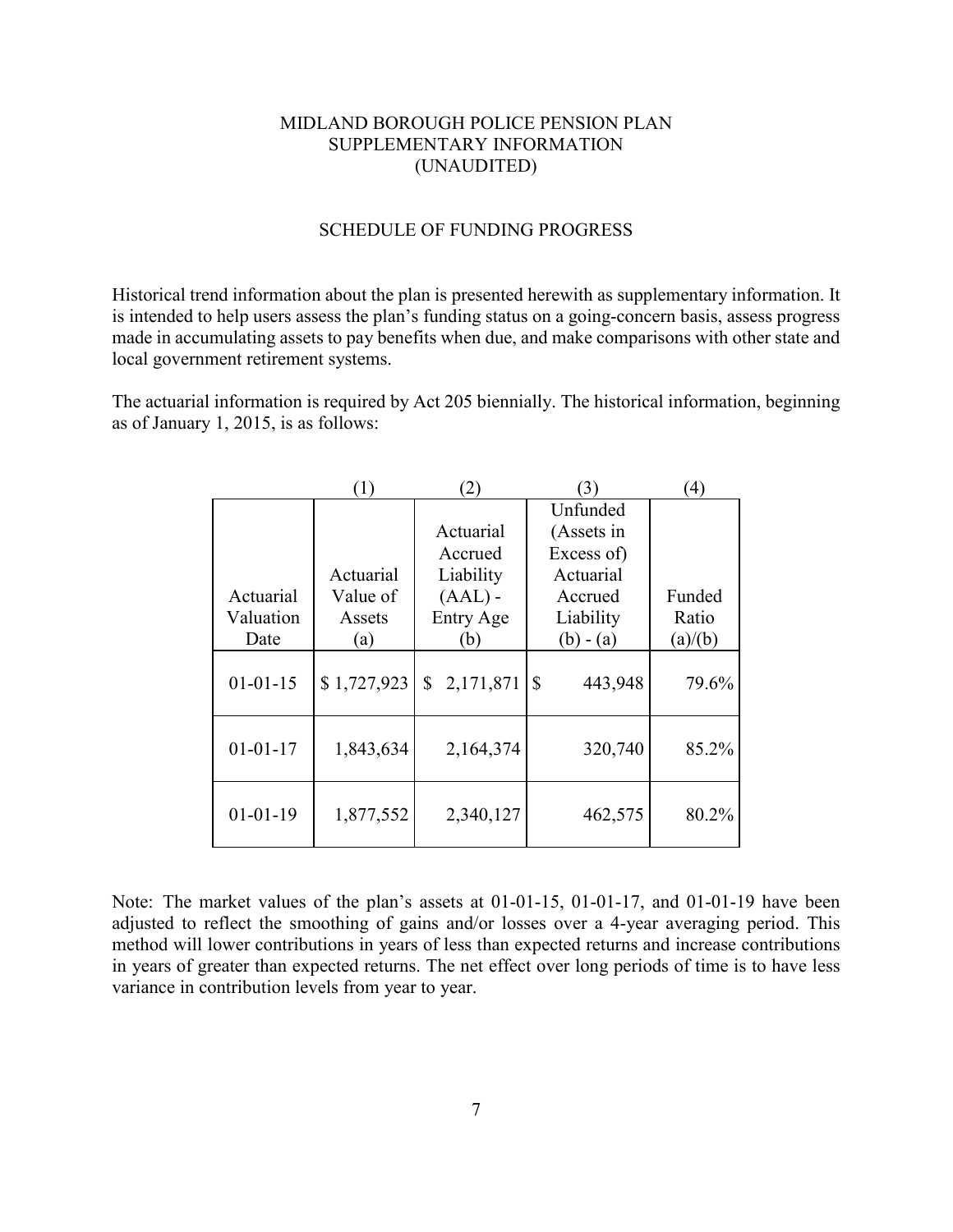## MIDLAND BOROUGH POLICE PENSION PLAN SUPPLEMENTARY INFORMATION (UNAUDITED)

The comparability of trend information is affected by changes in actuarial assumptions, benefit provisions, actuarial funding methods, accounting policies, and other changes. Those changes usually affect trends in contribution requirements and in ratios that use the actuarial accrued liability as a factor.

Analysis of the dollar amount of the actuarial value of assets, actuarial accrued liability, and unfunded (assets in excess of) actuarial accrued liability in isolation can be misleading. Expressing the actuarial value of assets as a percentage of the actuarial accrued liability (Column 4) provides one indication of the plan's funding status on a going-concern basis. Analysis of this percentage, over time, indicates whether the system is becoming financially stronger or weaker. Generally, the greater this percentage, the stronger the plan.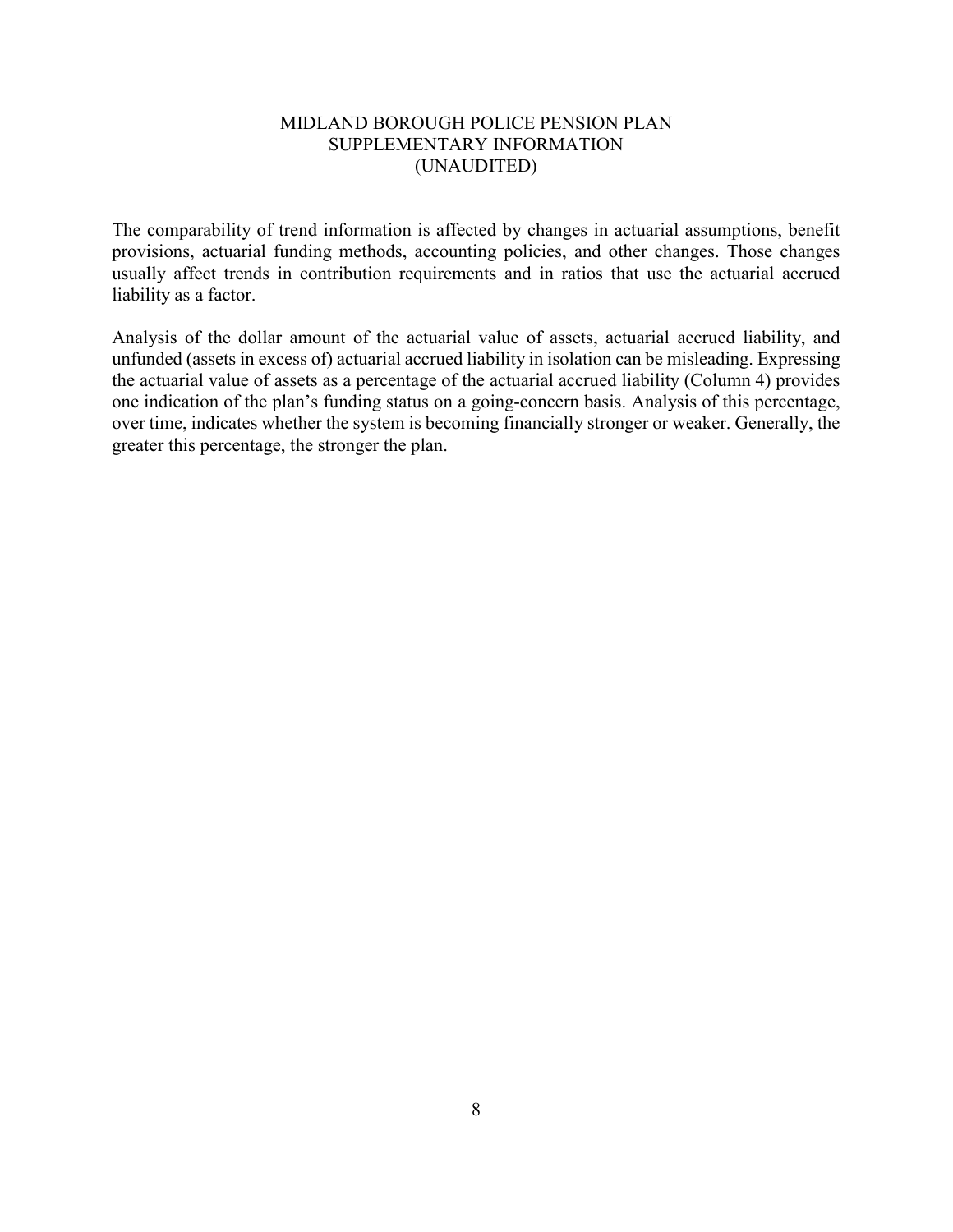# MIDLAND BOROUGH POLICE PENSION PLAN SUPPLEMENTARY INFORMATION (UNAUDITED)

# SCHEDULE OF CONTRIBUTIONS FROM EMPLOYER AND OTHER CONTRIBUTING ENTITIES

| Year Ended December 31 | <b>Annual Required Contribution</b>  | Percentage Contributed |
|------------------------|--------------------------------------|------------------------|
| 2014                   | $\boldsymbol{\mathsf{S}}$<br>112,674 | 100.0%                 |
| 2015                   | 113,490                              | 100.0%                 |
| 2016                   | 107,836                              | 100.0%                 |
| 2017                   | 103,056                              | 100.0%                 |
| 2018                   | 86,826                               | 100.0%                 |
| 2019                   | 93,086                               | 100.0%                 |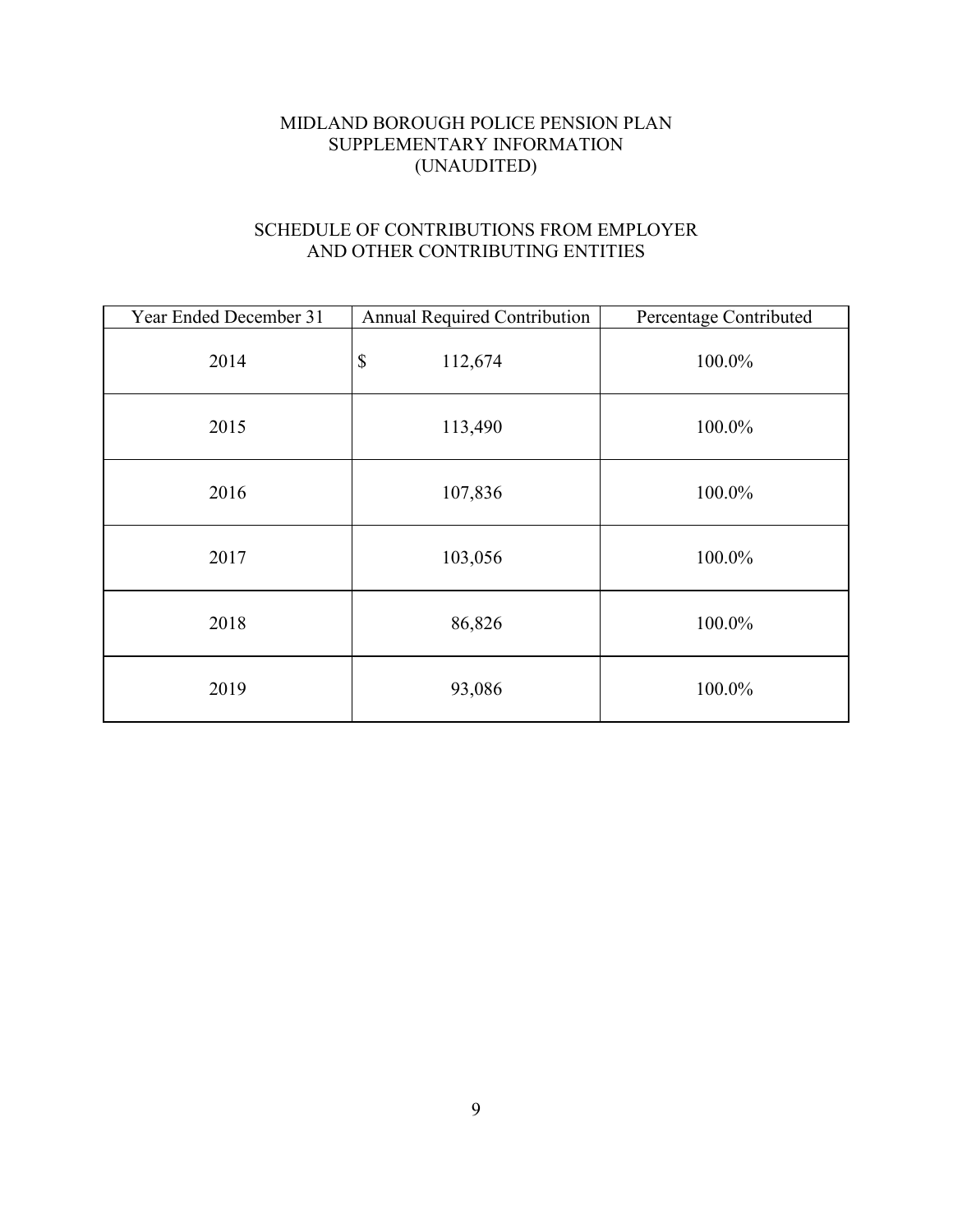# MIDLAND BOROUGH POLICE PENSION PLAN SUPPLEMENTARY INFORMATION NOTES TO SUPPLEMENTARY SCHEDULES (UNAUDITED)

The information presented in the supplementary schedules was determined as part of the actuarial valuation at the date indicated. Additional information as of the latest actuarial valuation date follows:

| Actuarial valuation date      | January 1, 2019                |
|-------------------------------|--------------------------------|
| Actuarial cost method         | Entry age normal               |
| Amortization method           | Level dollar                   |
| Remaining amortization period | 9 years                        |
| Asset valuation method        | Market value, 4-year smoothing |
| Actuarial assumptions:        |                                |
| Investment rate of return     | $7.0\%$                        |
| Projected salary increases *  | $4.0\%$                        |

\* Includes inflation at 2.5%